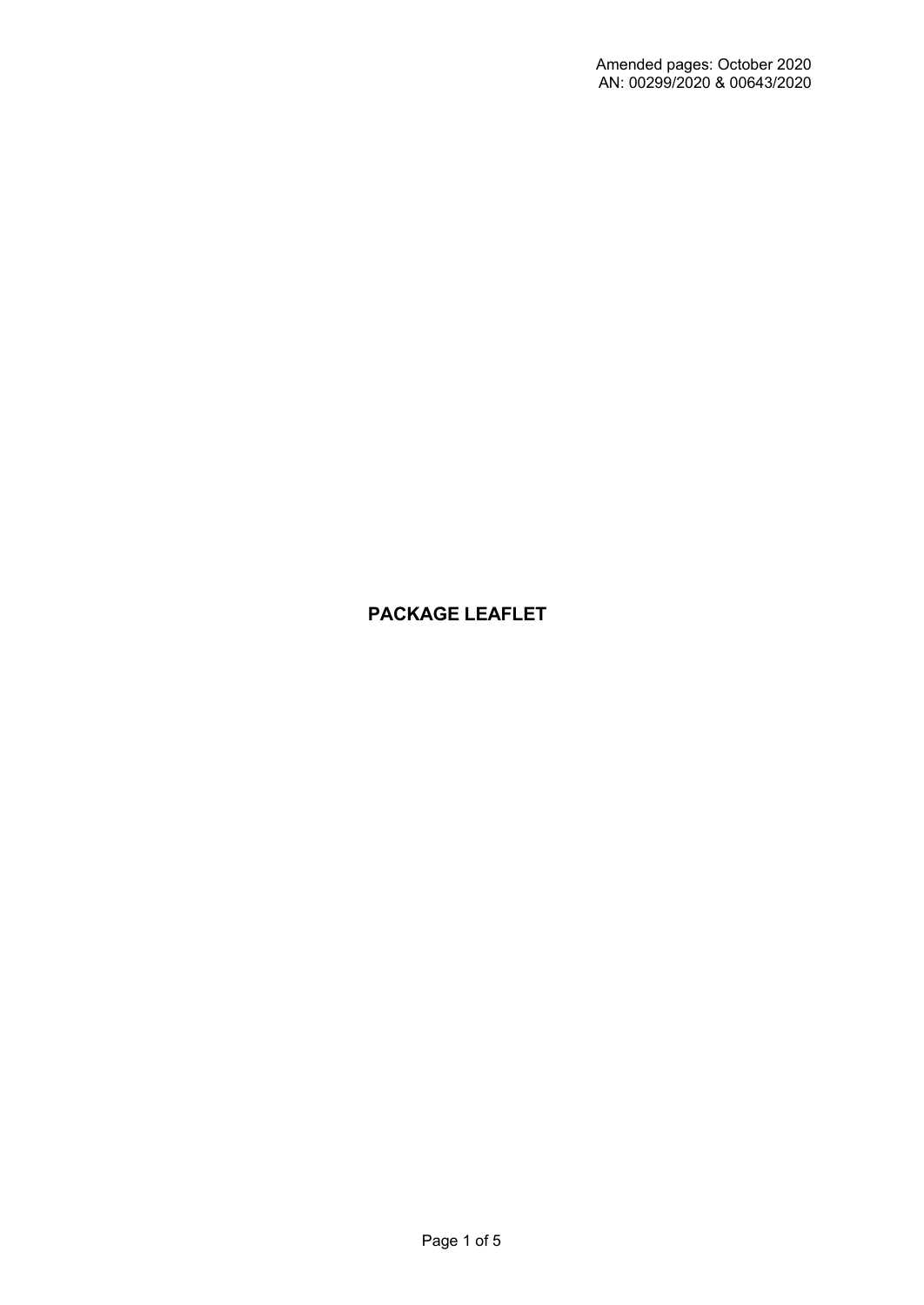#### **PACKAGE LEAFLET AquaVac Vibrio Immersion and Injection**

# **1. NAME AND ADDRESS OF THE MARKETING AUTHORISATION HOLDER AND OF THE MANUFACTURING AUTHORISATION HOLDER RESPONSIBLE FOR BATCH RELEASE, IF DIFFERENT**

Marketing authorisation holder: MSD Animal Health UK Ltd. Walton Manor **Walton** Milton Keynes **Buckinghamshire** MK7 7AJ

Manufacturer responsible for batch release: MSD Animal Health UK Ltd. Walton Manor, Walton Milton Keynes Buckinghamshire, MK7 7AJ United Kingdom

Merck Sharp & Dohme Animal Health S.L. Poligono Industrial El Montalvo I C/Zeppelin 6, Parcela 38, 37008 Carbajosa de La Sagrada (Salamanca) Spain

The printed package leaflet will state the name and address of the manufacturer responsible for the release of the concerned batch only.

# **2. NAME OF THE VETERINARY MEDICINAL PRODUCT**

AquaVac Vibrio Immersion and Injection Concentrate for dip suspension and suspension for intraperitoneal injection.

# **3. STATEMENT OF THE ACTIVE SUBSTANCE(S) AND OTHER INGREDIENT(S)**

# **Active substance**

Inactivated cells of *Listonella* (*Vibrio*) anguillarum strain 78-SKID: RPS<sub>60</sub> > 75% Inactivated cells of Vibrio ordalii strain MSC 275: RPS<sub>60</sub> > 75%

Formaldehyde < 0.5 mg/ml

# **4. INDICATION(S)**

For Rainbow Trout, 2g or over by immersion and 6g or over by injection: Active immunisation to reduce mortality caused by vibriosis due to *Listonella* (*Vibrio*) *anguillarum* and *Vibrio ordalii*.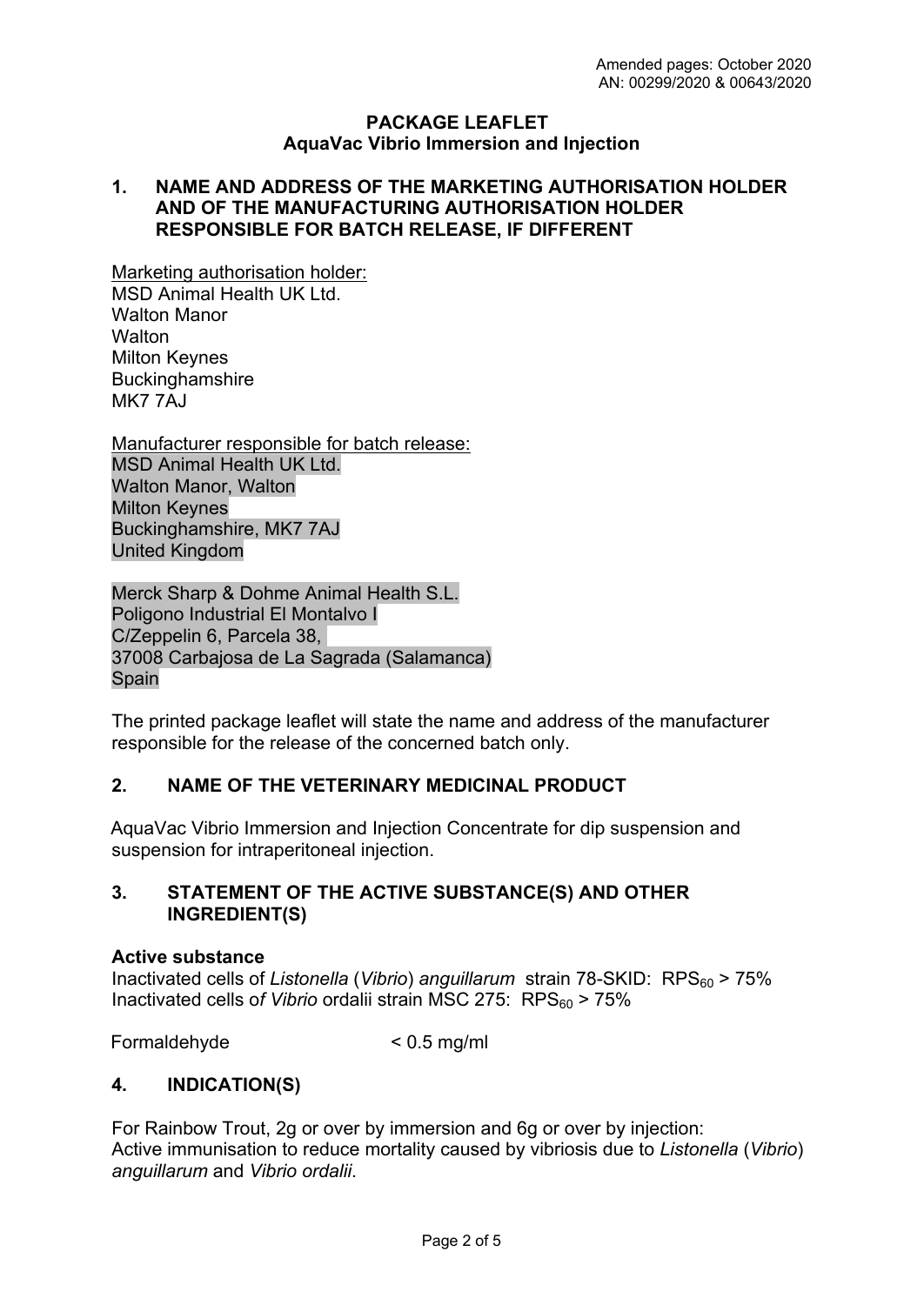The onset of immunity is at least 336 degree days. A duration of immunity of 1200 degree days has been shown.

# **5. CONTRAINDICATIONS**

Do not vaccinate fish during the incubation period of vibriosis. Do not vaccinate if the water temperature is below 10°C

#### **6. ADVERSE REACTIONS**

No adverse reactions have been reported.

If you notice any serious effects or other effects not mentioned in this leaflet, please inform your veterinary surgeon.

#### **7. TARGET SPECIES**

Rainbow Trout (*Oncorhynchus mykiss*)

# **8. DOSAGE FOR EACH SPECIES, ROUTE(S) AND METHOD OF ADMINISTRATION**

Shake well before use.

#### **Administration by immersion (weight at least 2 g)**

1. Dilute all of the bottle (1 litre) in 9 litres of hatchery water, clean and suitably oxygenated.

2. Place the fish into batches and immerse for 30 seconds in the diluted vaccine.

3. A litre of vaccine (making 10 litres of diluted vaccine) allows the vaccination of a maximum of 100 kg of fish.

# **Administration by injection (weight at least 6 g)**

1. The vaccine must be administered using a multi-dose injection applicator incorporating a mechanism to prevent flush-back. This applies equally to hand-held and automatic systems.

2. The product is administered by intra-peritoneal injection in the ventral area, just anterior to the pelvic fins. The dose is 0.1 ml per fish.

The fish should be anaesthetised prior to vaccination, using an anaesthetic licensed for use on fish.

# **9. ADVICE ON CORRECT ADMINISTRATION**

Not applicable.

# **10. WITHDRAWAL PERIOD(S)**

Zero degree days.

# **11. SPECIAL STORAGE PRECAUTIONS**

Keep out of the reach and sight of children.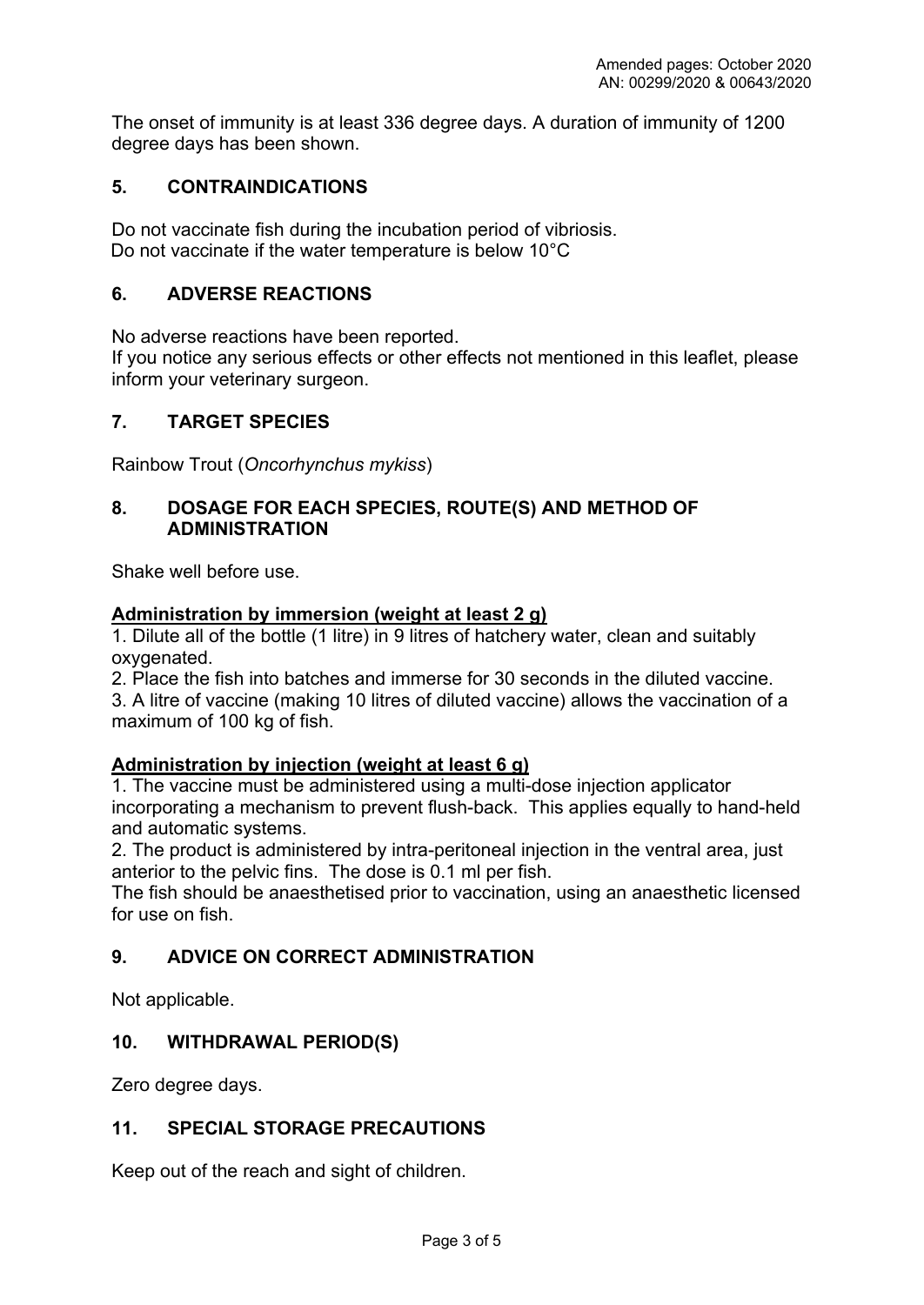Store and transport refrigerated (2 °C –to 8 °C). Protect from light. Do not freeze.

Do not use after the expiry date stated on the label.

After first opening the immediate packaging: by immersion use immediately; by injection – use the full contents within 5 hours of the time when bottle cap is broached.

# **12. SPECIAL WARNING(S)**

Only vaccinate healthy fish.

Avoid stress at the time of the handling of fish, as well as temperature variations, in particular between the vaccine suspension and the water of the holding area. Do not repeat vaccinate fish with AquaVac Vibrio immersion and injection vaccine.

In case of accidental self-injection, seek medical advice immediately and show the package label to the physician.

In the absence of specific safety data, the vaccine should not be administered to broodstock or fish intended as broodstock.

The minimum weights for fish before vaccination must be respected.

The vaccine can be used as a primary vaccination by the immersion route followed by a revaccination with AquaVac Vibrio Oral. This scheme has been validated for fish of at least 12g at priming.

No information is available on the safety and efficacy from the concurrent use of this vaccine with any other veterinary medicinal product. A decision to use this vaccine before or after any other veterinary medicinal product therefore needs to be made on a case by case basis.

Do not mix with any other vaccine of immunological product.

# **13. SPECIAL PRECAUTIONS FOR THE DISPOSAL OF UNUSED PRODUCT OR WASTE MATERIALS, IF ANY**

Any unused veterinary medicinal product or waste materials derived from such veterinary medicinal product should be disposed of in accordance with local requirements.

# **14. DATE ON WHICH THE PACKAGE LEAFLET WAS LAST APPROVED**

October 2020

# **15. OTHER INFORMATION**

To be supplied only on veterinary prescription For Animal Treatment Only

Marketing Authorisation number: Vm 01708/4569